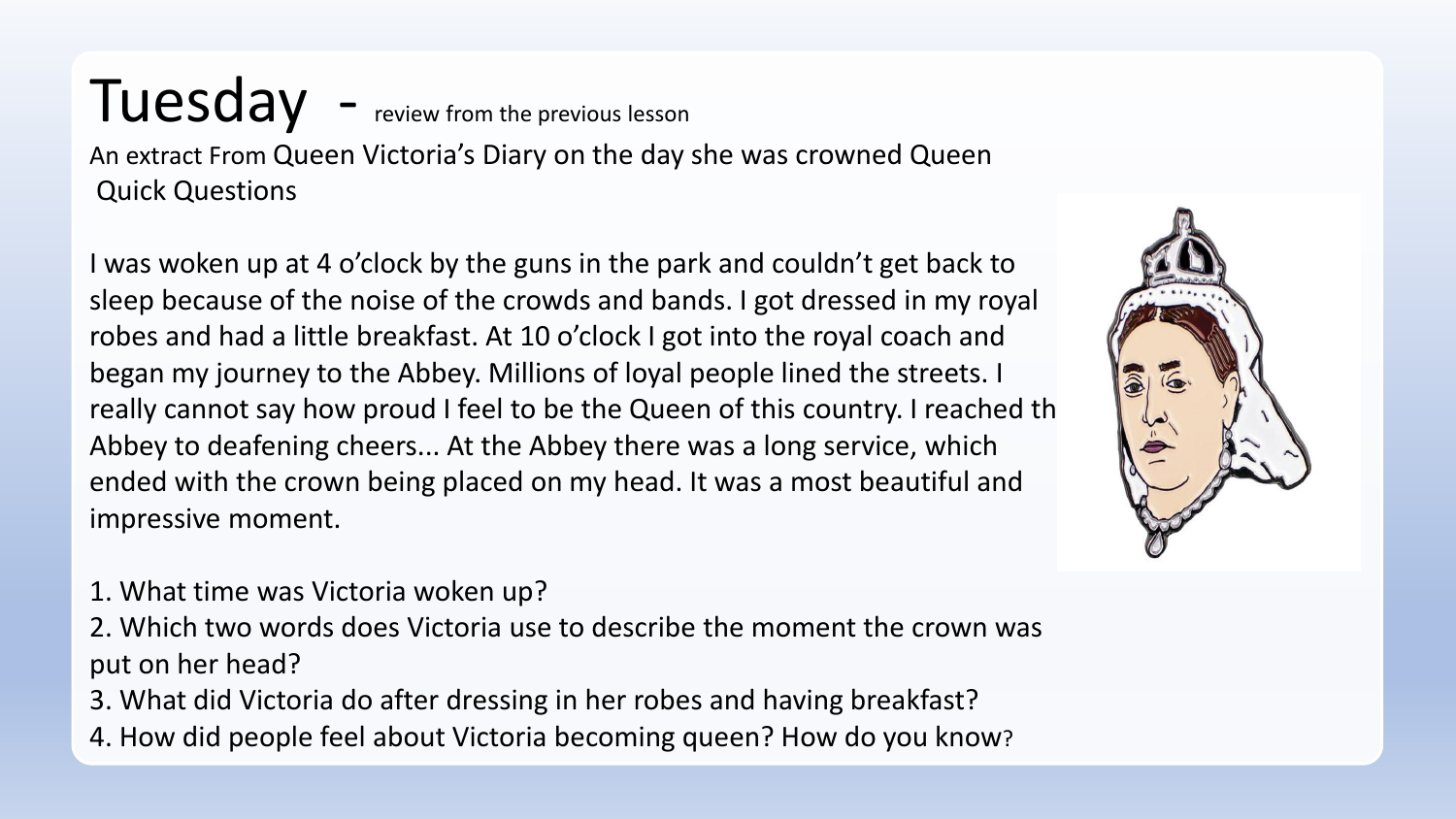# Victorian Schools

Schools were certainly different to the schools we have today. Within poor areas there could be anywhere between 70 and 80 pupils in one class!

The schools had high up windows to prevent children from seeing out of. The walls of the schools lacked any pictures or text for the children to look at.

Due to the size of the school classrooms it became very strict and children learnt by repeating what the teacher said. Usually this would consist of the teacher writing on the chalkboard and the children copying this down. School were a strict and uncomfortable place for children to begin their life education. Children were punished with a cane at school for small reasons for example being late to school.

<https://www.bbc.co.uk/programmes/p0115hdq>

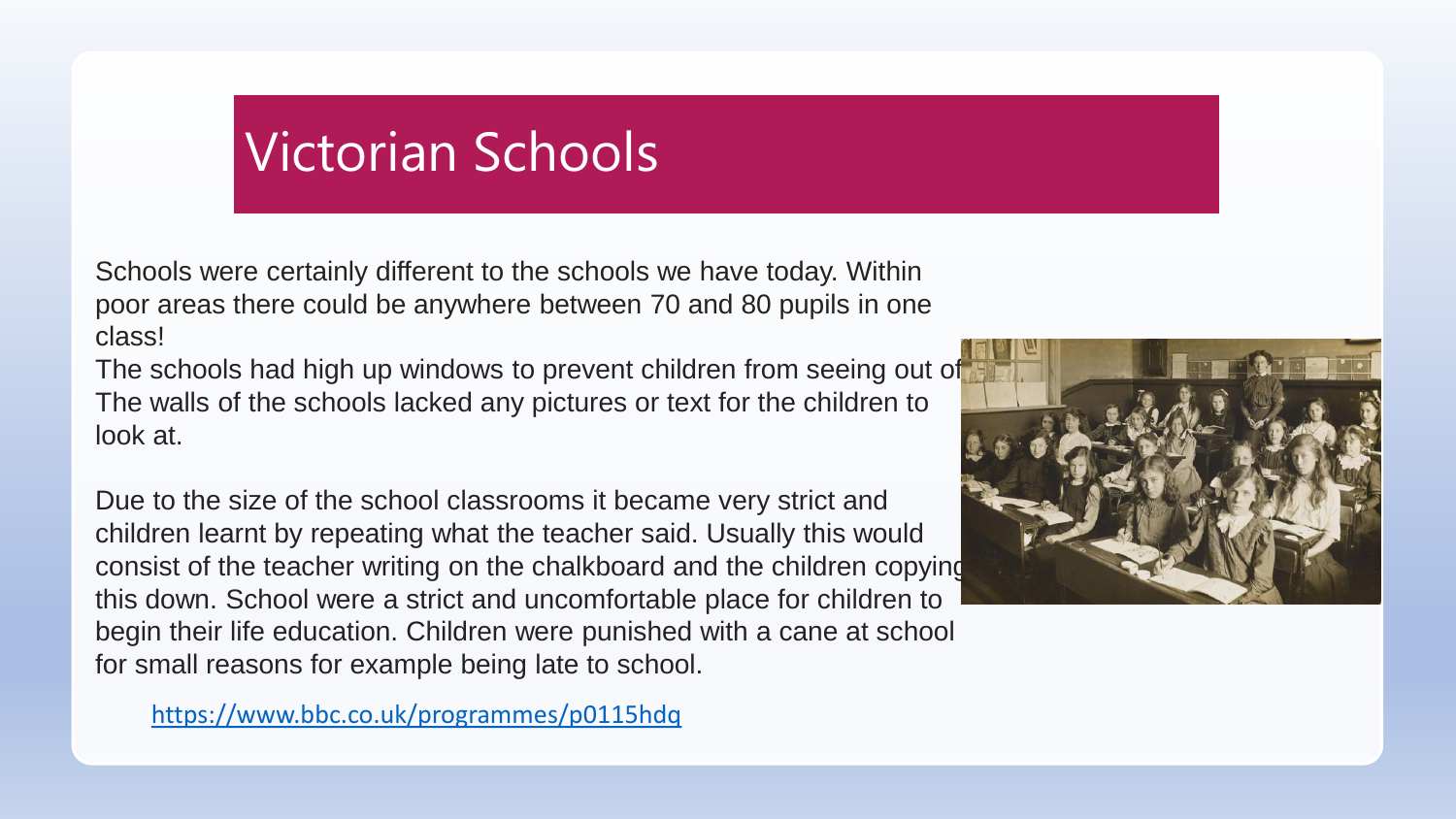## Victorian Schools

Wealthy Victorian children were educated at home by a teachers. At the age of ten, boys would then go to boarding school while girls continued to be taught by a teachers.



Until near the end of the Victorian era, parents had to pay to send their children to school. This meant that many poor children received no education and could neither read not write. There were some charity schools to help educate the poor, but most families needed their children working and earning money.